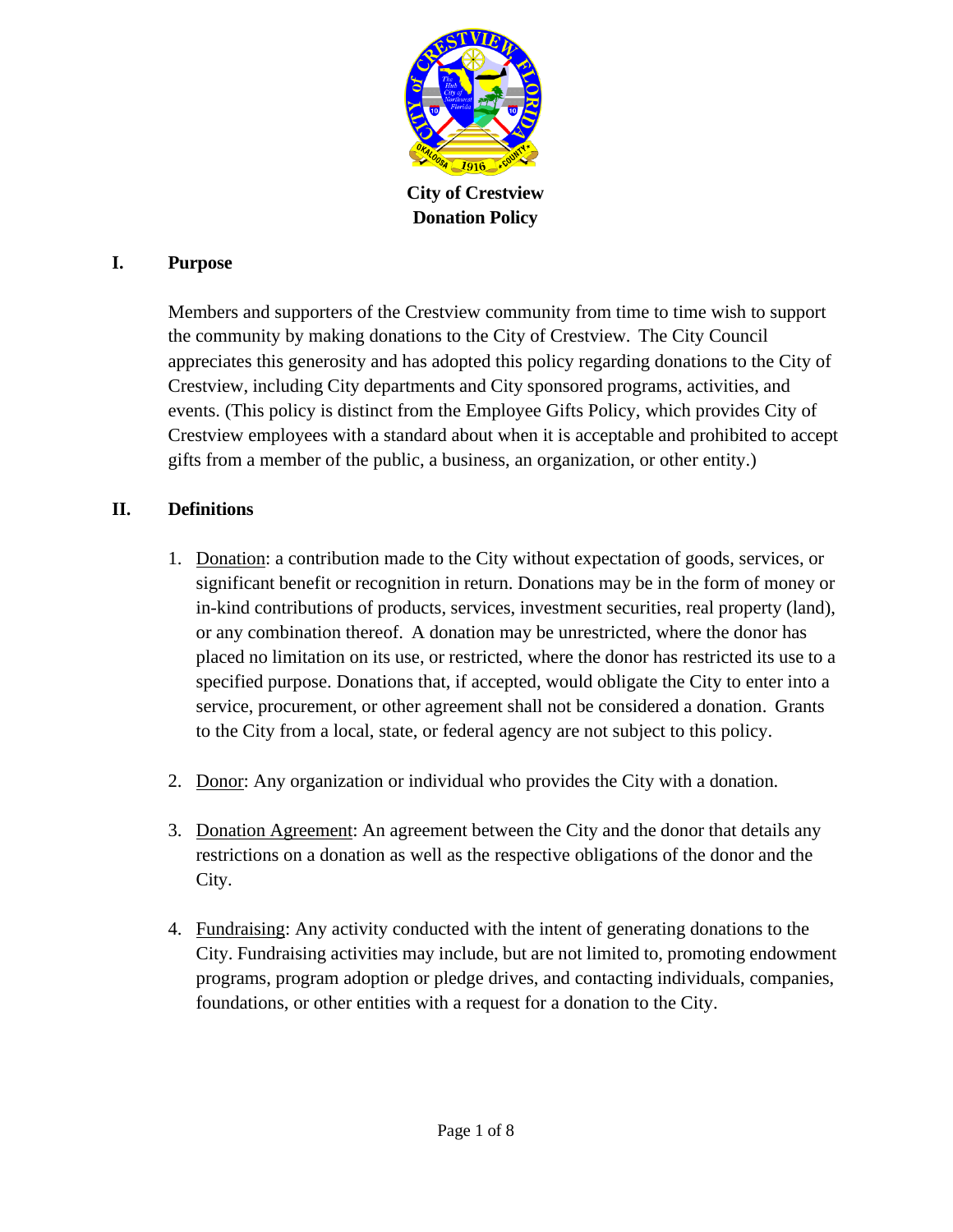

### **III. General Provisions**

- 1. The City welcomes unrestricted donations as well as restricted donations that enhance City services, reduce costs that the City would incur in the absence of the donation, or that otherwise provide a benefit to the City. The City may decline any donation without comment or cause.
- 2. Donors shall not expect, nor shall the City grant, any extra consideration to the donor in relation to City procurement, regulatory matters, or any other business, services, or operations of the City. To avoid the possible appearance of extra considerations, members of the Planning and Development Board and staff of the Community Development Department are not authorized to solicit donations to the City.
- 3. No City Council member, employee, or volunteer shall solicit donations, monetary or in-kind services for any City project, program, activity, or event ("supported activity") unless the City Manager has approved a written fundraising plan for the supported activity. A recommended form for a fundraising plan is attached as Exhibit A to be revised as appropriate for the fundraising goal and type of supported activity in question.
- 4. Donations must be directly related to providing goods or services to the public or for another valid public purpose. Donations may not be used for personal financial gain of any City elected or appointed official or employee.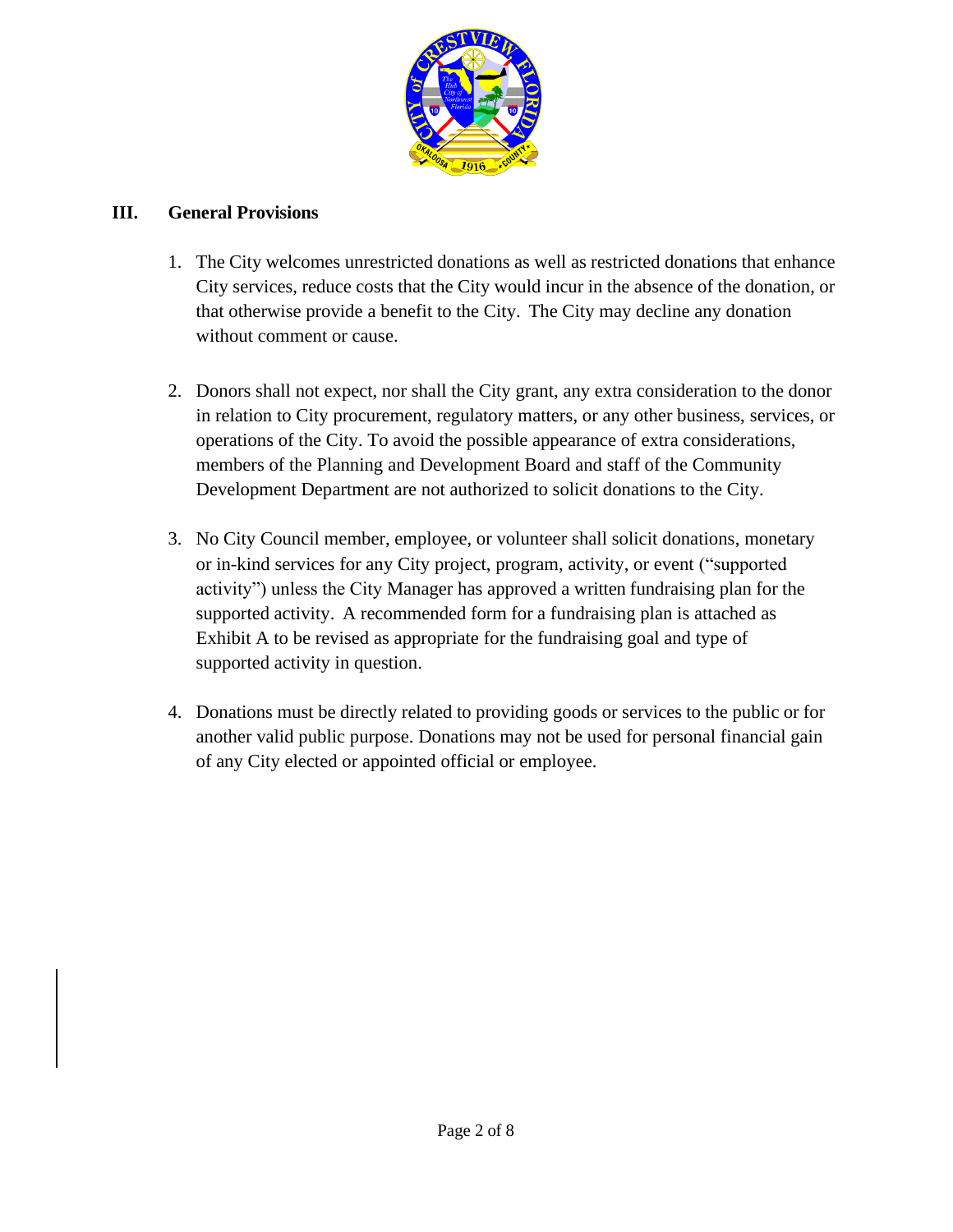

- 5. The net benefit of a donation should be considered when determining whether to accept a donation. Net benefit includes all lifecycle costs of ownership, including maintenance, repair, clean-up, administrative, and any potential liability or expenses that may be associated with the donation.
	- a. Donations may not be used to implement new on-going programs or services unless a permanent source of revenue is identified to support the program or service.
	- b. Potential costs and liabilities should be considered if a donation of personal property or of a service does not include the same indemnification, insurance, bonding, or warranties that the City would normally receive through procurement of personal property or services.
	- c. Real property may be donated to the City provided that it will not expose the City to an unreasonable risk of litigation or liability, because of the physical condition of the property or existence of claims, liens, and encumbrances against the property.
- 6. Council members and other City officials are responsible for reporting fundraising activities and donations as required by applicable laws and regulations.

## **IV. Procedures**

1. Unrestricted donations of \$25,000 or less may be accepted by the City Manager. All restricted donations and unrestricted donations of more than \$25,000 must be brought to the City Council for approval and acceptance. The City Manager may accept or decline any donation in the City Manager's sole discretion and may choose to request City Council consideration of any donation.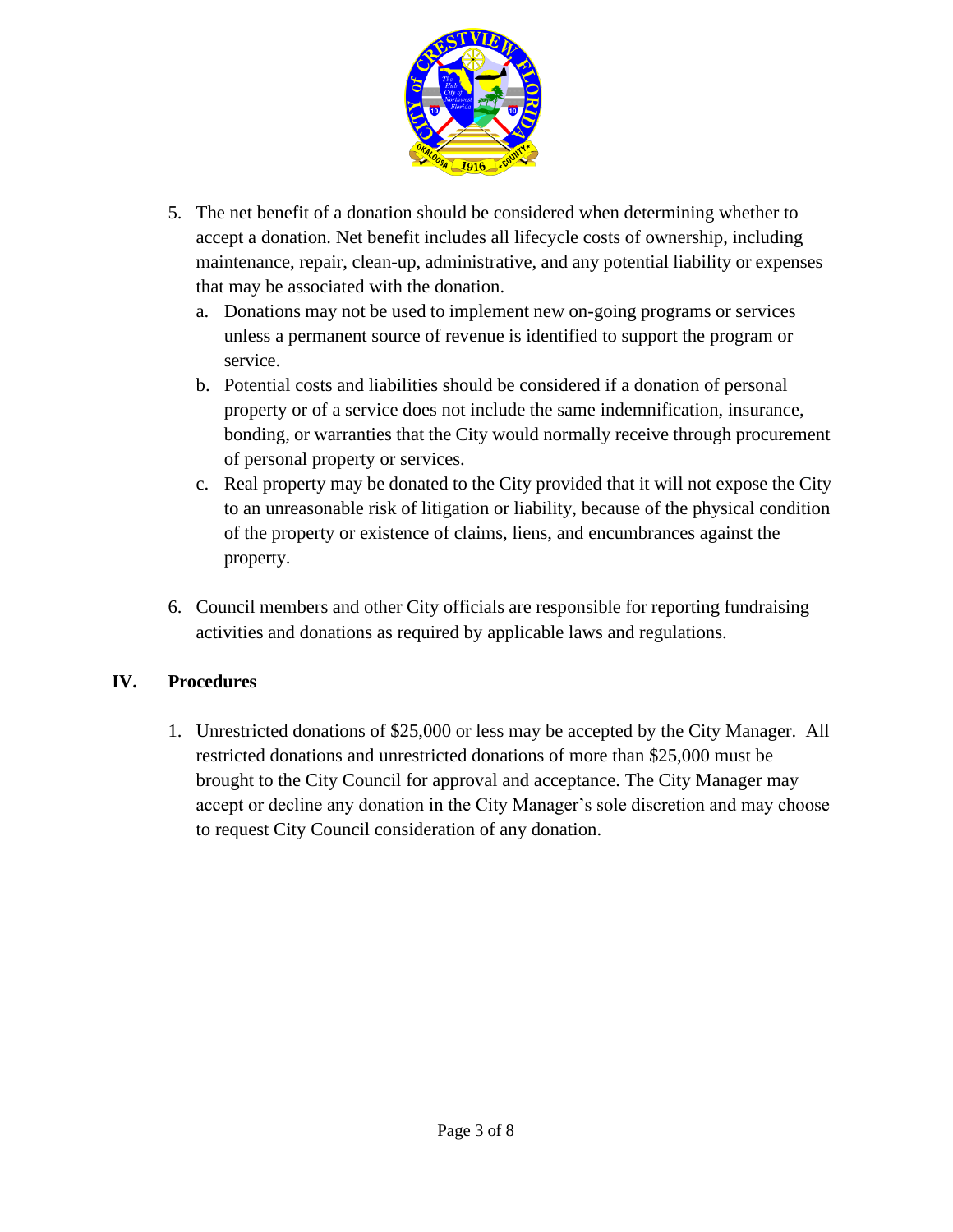

- 1. The City Manager may accept or decline any donation in the City Manager's sole discretion and may choose to request City Council consideration of any donation.
- 2. All donations will receive appropriate recognition as determined by the City Manager or City Council at the time the donation is accepted, taking into consideration the nature and level of the donation. Upon request of the donor or if specified in a Cityinitiated request for donors, limited forms of promotional activity (such as logo or name placement on signs, flyers, and other materials related to a program or activity supported by the donation) are permitted. The appearance of traditional commercial advertising should be avoided and the size of donor recognition should be in keeping with the size of non-recognition information used in the materials. The agreed upon form of recognition should be identified in the donor receipt or a donation agreement.
- 3. When donations with a value in excess of \$100 are accepted or upon the request of the donor, the Finance Department will issue the donor a receipt indicating the amount of the donation or describing the goods or services donated within 30 days of receiving the donation. (In accordance with the Internal Revenue Code the City does not provide an estimated value of in-kind donations; donors may refer to IRS Publication 561 for more information on valuing donated property.) The donation receipt shall also include the date of the donation, the name of the donor, the purpose of the donation (if a restricted donation), a brief description of any public recognition that will be made by the City and note that the donor received no goods or services in exchange. The original receipt shall be submitted to the donor and the City shall retain a copy. A sample donation receipt is attached as Exhibit B.
- 4. Before acceptance of a restricted donation the respective obligations of the donor and the City shall be set forth in a donation agreement. A sample donation agreement is attached as Exhibit C. The City Manager or City Council may require donation agreements for unrestricted donations of any value.
- 5. The City shall maintain records for the receipt of all donations and shall comply with all reporting requirements and regulations including, but not limited to, FPPC Regulation 18944.2 Gifts to an Agency.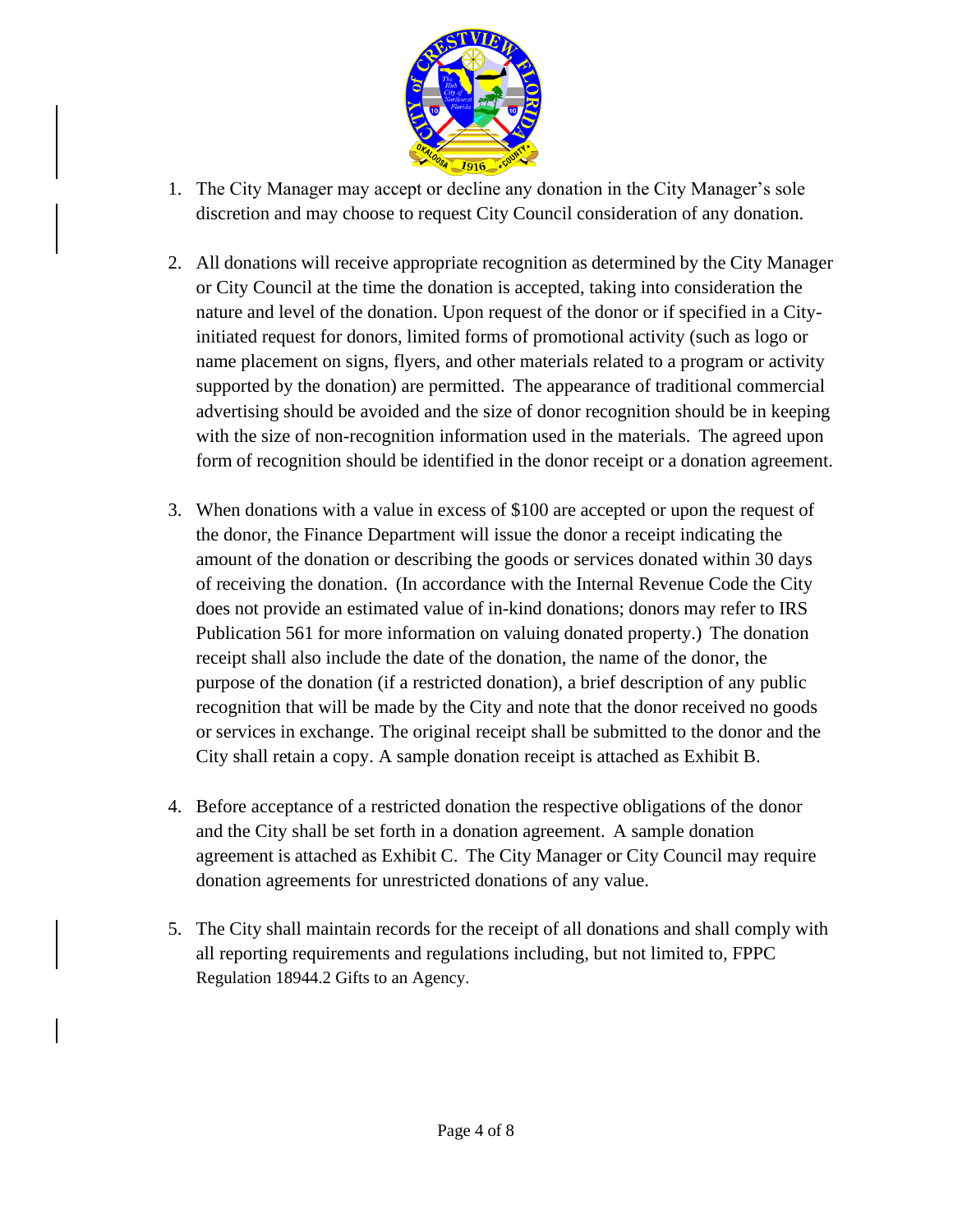

**EXHIBIT A – FUNDRAISING PLAN FORM**

# **City of Crestview Fundraising Plan**

| Fundraising Plan Title & Purpose: Please provide a title and description for your fundraising |  |  |
|-----------------------------------------------------------------------------------------------|--|--|
| project.                                                                                      |  |  |
|                                                                                               |  |  |
|                                                                                               |  |  |
|                                                                                               |  |  |
| Fundraising Participants: Please list the names for all groups and individuals that will be   |  |  |
| conducting fundraising.                                                                       |  |  |
|                                                                                               |  |  |
| Donation Type/Amount: Please describe the types and amount of donations that will be          |  |  |
| sought.                                                                                       |  |  |
|                                                                                               |  |  |
| Anticipated Donors: Please describe who will be approached for donations.                     |  |  |
|                                                                                               |  |  |
|                                                                                               |  |  |
| Donor Recognition Plan: Please describe how donors will be recognized.                        |  |  |
|                                                                                               |  |  |
| <b>Fundraising Timeline:</b>                                                                  |  |  |
| <b>City Manager Review of Fundraising</b><br>Plan:                                            |  |  |
| <b>Fundraising Start:</b>                                                                     |  |  |
| <b>Fundraising Completion:</b>                                                                |  |  |
| <b>City Manager Review of Donations:</b>                                                      |  |  |
| <b>Donor Recognition Complete:</b>                                                            |  |  |
| Restrictions/Reporting: Please identify any restrictions or reporting requirements            |  |  |
| associated with this fundraising plan.                                                        |  |  |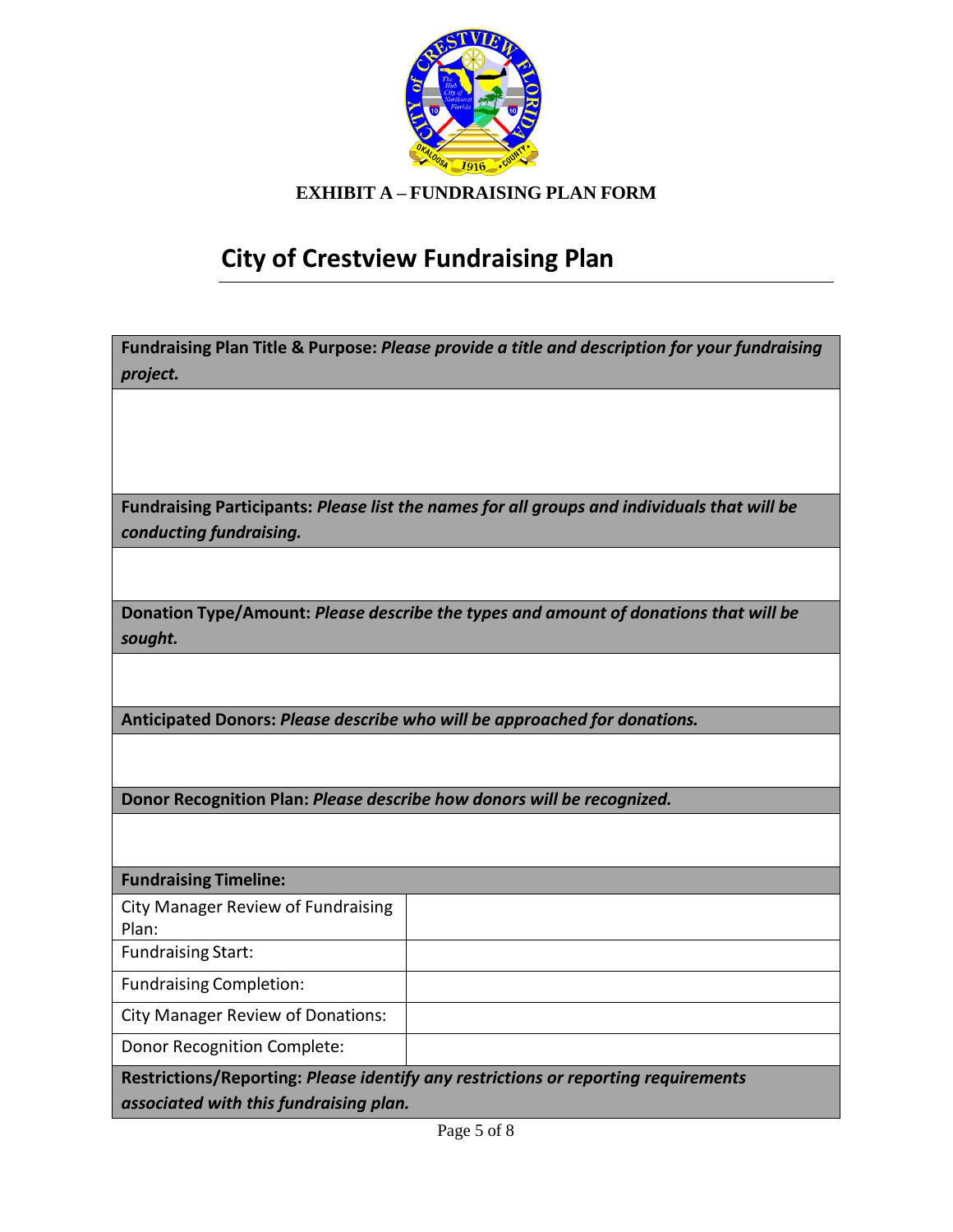

**EXHIBIT B – SAMPLE DONATION RECEIPT**

## **City of Crestview Donation Receipt**

This is to confirm that on **[insert date]** the City of Crestview received from [insert donor name and address]:

□ a monetary contribution of \$

 $\square$  a non-monetary contribution consisting of [describe goods, services, property, securities, etc.]:

No goods or services were provided by the City of Crestview in return for the contribution.

The City sincerely appreciates your donation.

Gina Toussaint Financial Services Director City of Crestview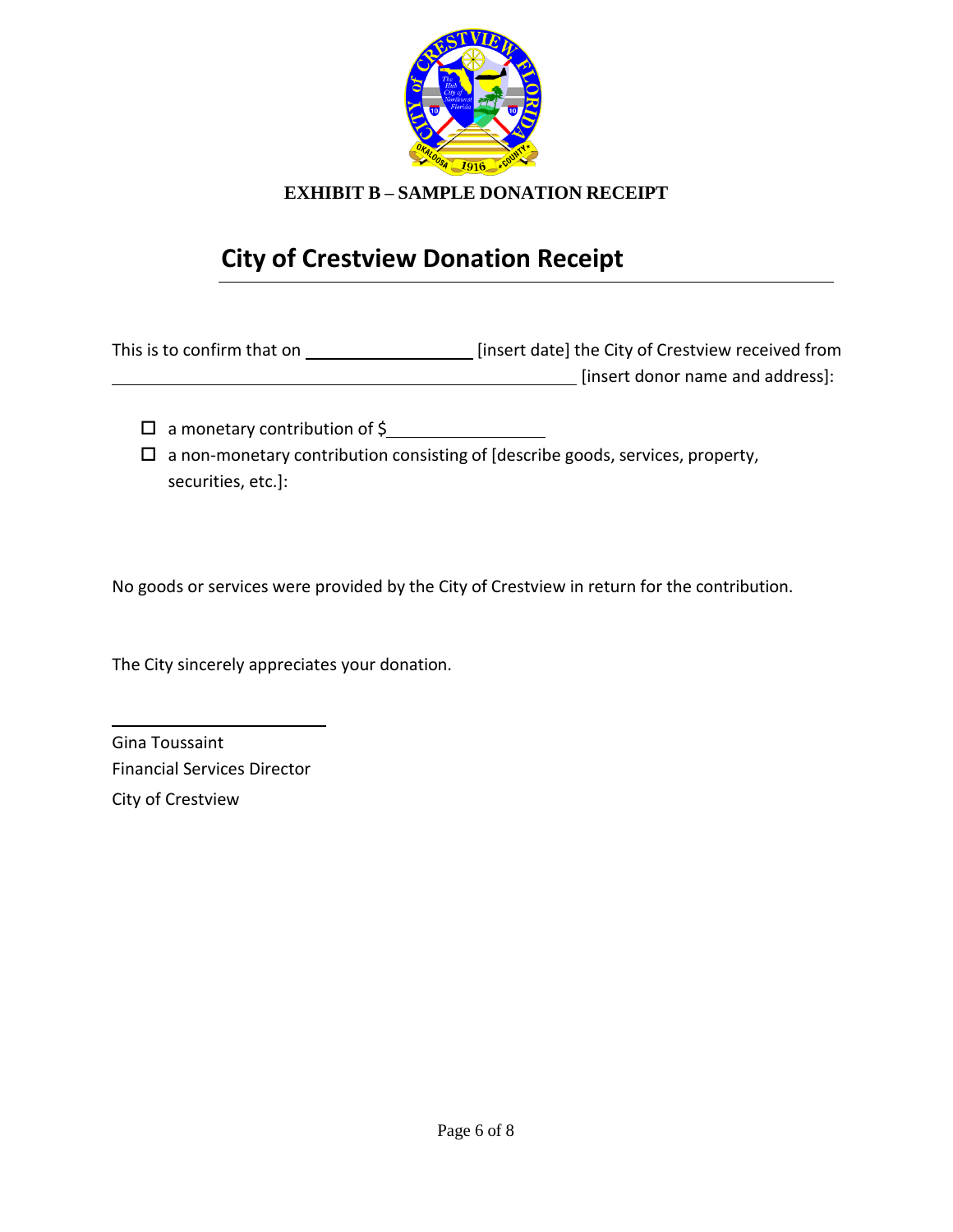

## **EXHIBIT C – SAMPLE DONATION AGREEMENT**

### **City of Crestview Standard Donation Agreement**

The undersigned Donor wishes to make a donation to the City of Crestview as described in more detail below.

Donor is (check and complete all that apply):

 $\Box$  donating  $\$\underline{\hspace{2cm}}$  in a lump sum

 $\Box$  donating the following (describe products, services, investment securities, real property, etc.):

- $\Box$  If this box is checked the donor would like the item returned to them when it is no longer in use.
- $\Box$  If this box is checked this donation is restricted to the following uses:

City will publicly recognize donor by (describe recognition):

 $\Box$  If this box is checked this donation is being made at the behest of Council Member /City Staff Member .

In connection with administering this agreement, Donor and City shall work through the following primary representatives:

|                                   | <b>City of Crestview</b> | <b>Donor</b> |
|-----------------------------------|--------------------------|--------------|
| Primary Representative:           |                          |              |
| Address:                          |                          |              |
| Telephone:<br>Fax:<br>Cell Phone: |                          |              |
| E-mail:                           |                          |              |